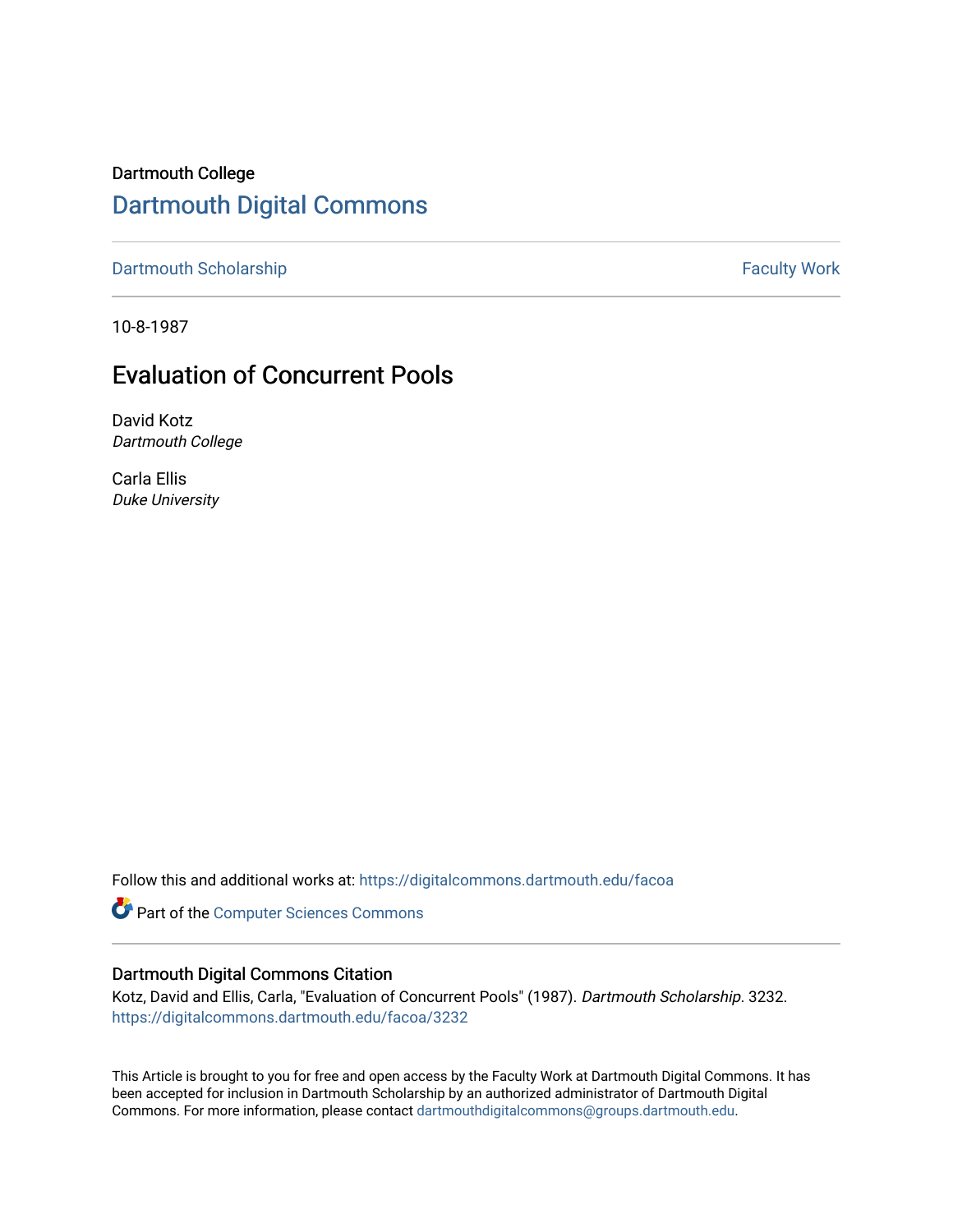#### ------

### Evaluation of Concurrent Pools

David KotzCarla Schlatter Ellis

Department of Computer ScienceDuke University $D$  urham, rorth Carolina 21100-0120

October 8, 1987